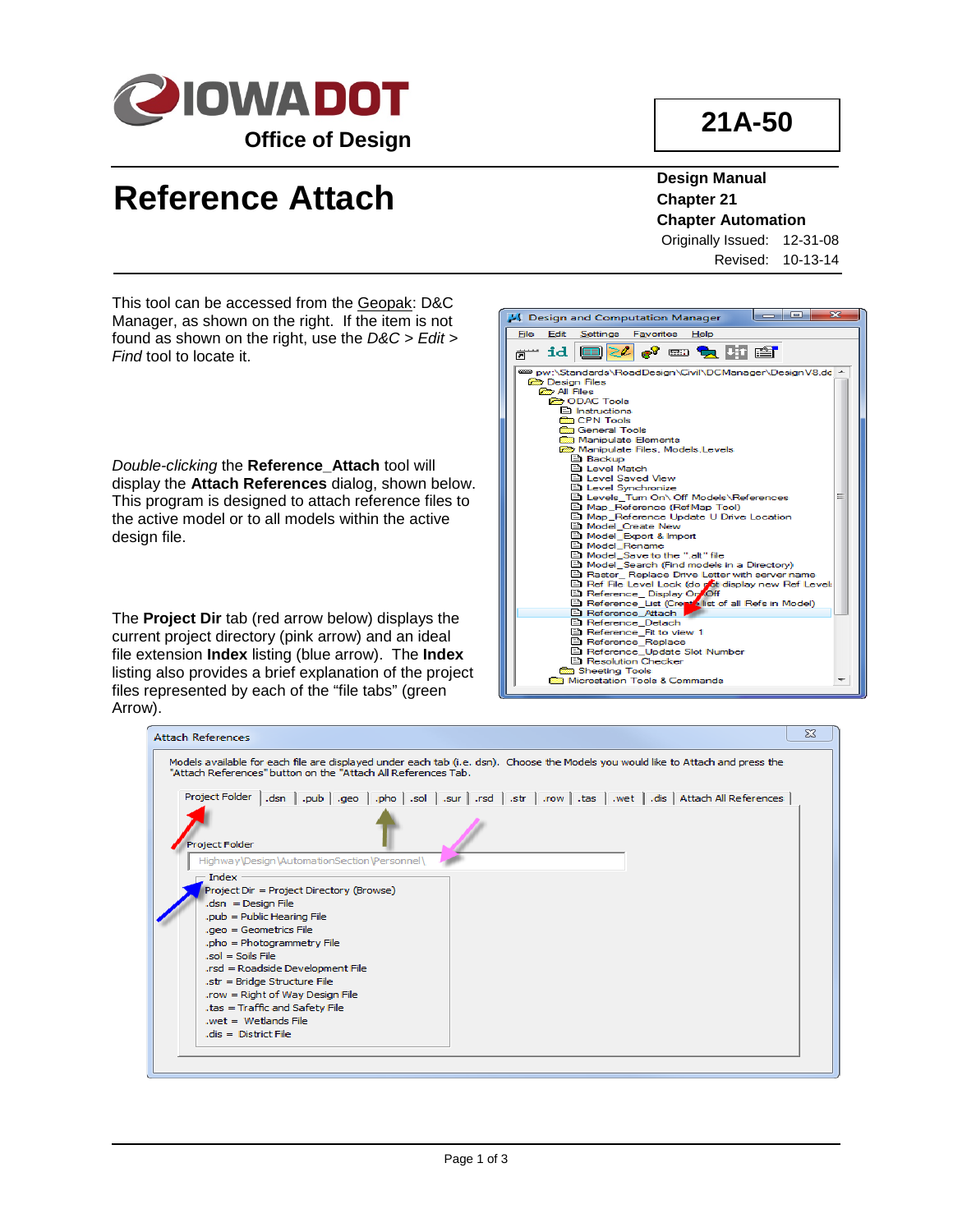When a file tab is *clicked*, if a file is found with the expected file name and extension, the full path location of the file will be displayed. If a file is not found, the **File Name** field will display **File Not Found. Use the Browse button to the right!!**.

| <b>Attach References</b>                                                                                                                                                                          | $\Sigma$ |
|---------------------------------------------------------------------------------------------------------------------------------------------------------------------------------------------------|----------|
| Models available for each file are displayed under each tab (i.e. dsn). Choose the Models you would like to Attach and press the<br>"Attach References" button on the "Attach All References Tab. |          |
|                                                                                                                                                                                                   |          |
| Highway\Design\AutomationStration\Personnel\Photo\<br><b>Browse</b><br>File Name                                                                                                                  |          |
| Select the Models you<br>would like to attach.<br>$\overline{\mathbf{z}}$<br><b>MicroStation</b><br>Could not find document.<br>OK.                                                               |          |
|                                                                                                                                                                                                   |          |

The logic of this program is based on the assumption there will be only one file within the Project Directory with the extension on the file tab shown above. When a file is located, you must confirm that the file listed in the **File Name**  display is the correct file. The program locates (and uses) only the first existence of any file with the correct extension in the appropriate folder. If it is the wrong file, or if no file is located, use the **Browse** button to locate the correct file.

The **Browse** button allows the selection of any file. The models present within the selected file will be displayed in the large **Select the Models you would like to search** display field. The selection of one file location does not affect the path locations of any other file tabs. *Clicking* on any file tab causes the program to search the appropriate project subfolder for a file with the appropriate matching file name and the file extension shown on the file tab. If the file with the specific extension is located, the program will display the list of models available in that file. Any of the available models may then be selected (checked,  $\boxtimes$ ) to become references, as shown below.

| Models available for each file are displayed under each tab (i.e. dsn). Choose the Models you would like to Attach and press the<br>"Attach References" button on the "Attach All References Tab.<br>dis   Attach All References   .sur   .sur   .sur   .str   .row   .tas   .wet   .dis   Attach All References |               |
|------------------------------------------------------------------------------------------------------------------------------------------------------------------------------------------------------------------------------------------------------------------------------------------------------------------|---------------|
|                                                                                                                                                                                                                                                                                                                  |               |
|                                                                                                                                                                                                                                                                                                                  |               |
| Highway\Design\AutomationSection\Test\DLO\9701203099\Design\970120                                                                                                                                                                                                                                               | <b>Browse</b> |
| <b>Project Overview</b><br>County Project Number<br>INTG_0020_012<br>ML_0050_012<br>STG_0050_STAGING2<br>INTJ 0020 012<br>STG 0050 STAGING1<br>DET_0050_Alternate_Detour<br>SR_0050_Pomegranite<br><b>QUANTITIES</b><br>DET 0050 DETOUR                                                                          |               |
|                                                                                                                                                                                                                                                                                                                  |               |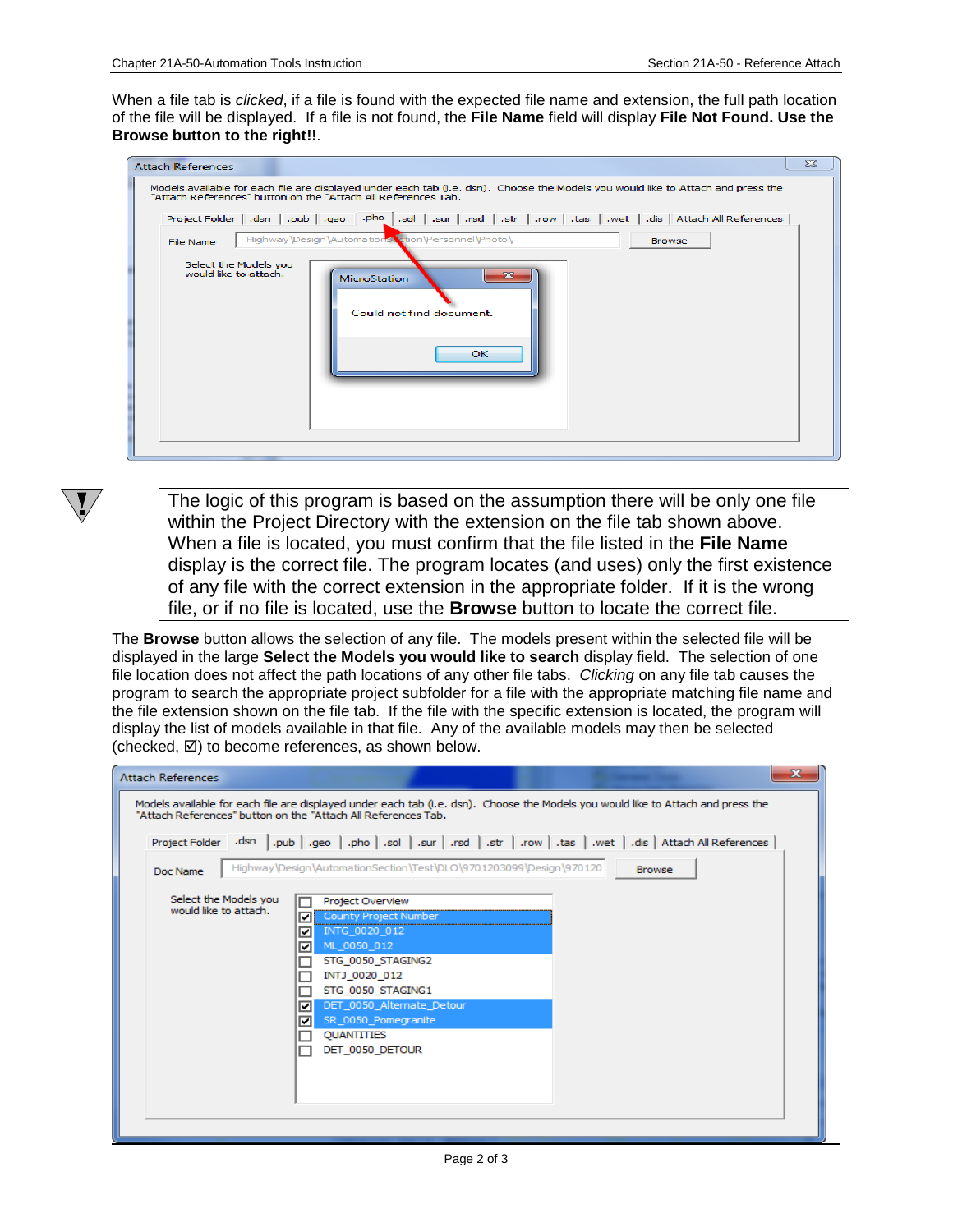When a file extension tab is selected, the program will search only the anticipated normal Project Directory subfolder for the file, as listed below.

| Project Folder |            |
|----------------|------------|
| BRPrelim       | .str       |
| Design         | .dsn, .pub |
| GEO            | .geo       |
| OLE            | .wet       |
| PHOTO          | .pho       |
| <b>SURVEY</b>  | .sur       |
| <b>ROW</b>     | .row       |
| Roadside       | .rsd       |
| Soils          | .sol       |
| TrafEng        | .tas       |

The **Attach All References** tab displays the dialog shown below. If the **Attach to All Models** *checkbox* is checked,  $(\boxtimes)$ , the program will open all models within the active file and attach the models that are checked on each file tab. If the **Attach to All Models** *checkbox* is NOT checked  $(\square)$  the program will attach the references to only the current active model.



The **Attach References** button activates the process that will attach all selected models to all appropriate locations.

The **Cancel** button will end the program without attaching any references.